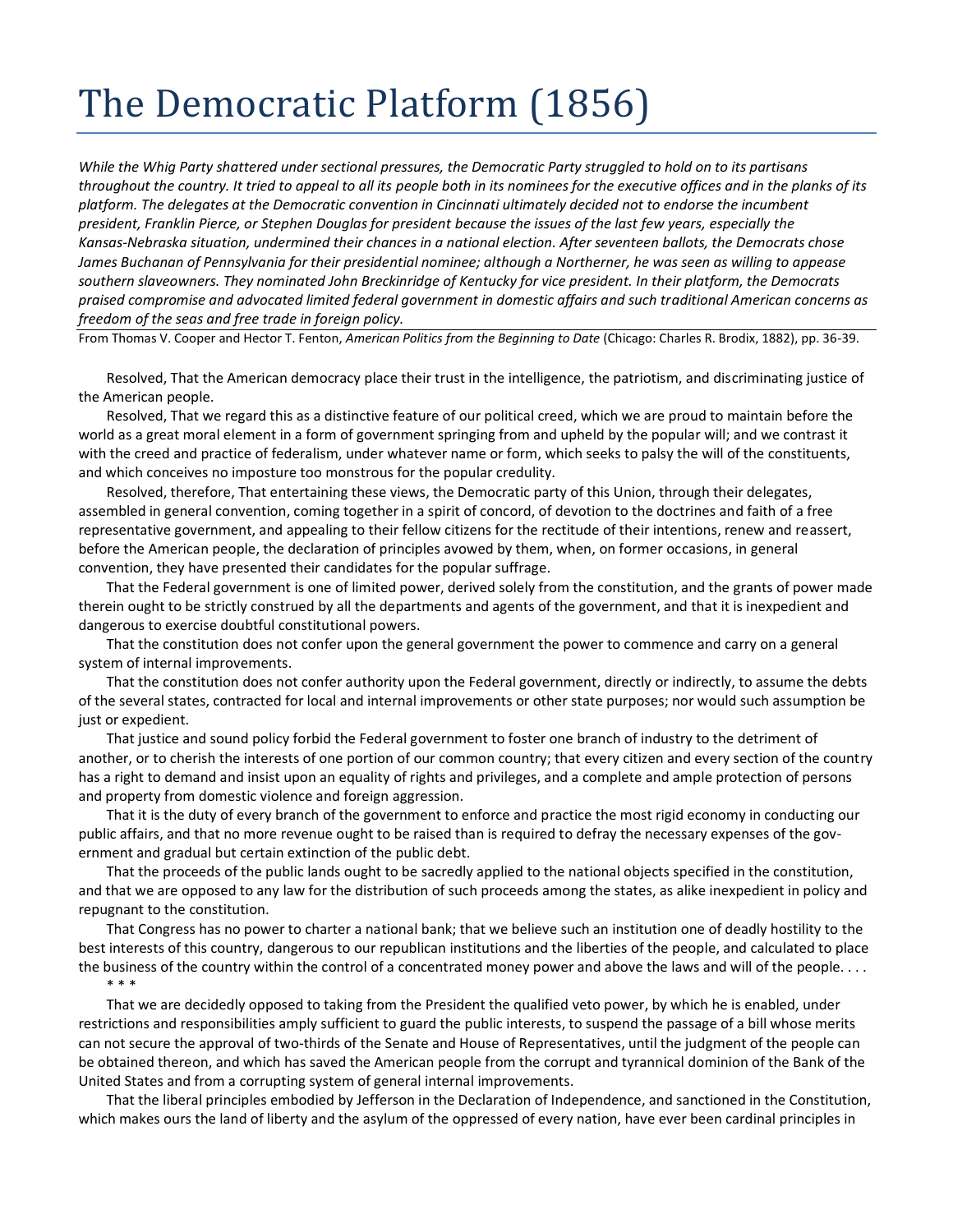the democratic faith; and every attempt to abridge the privilege of becoming citizens and owners of soil among us, ought to be resisted with the same spirit which swept the alien and sedition laws from our statute books.

And whereas, Since the foregoing declaration was uniformly adopted by our predecessors in national conventions, an adverse political and religious test has been secretly organized by a party claiming to be exclusively Americans, and it is proper that the American democracy should clearly define its relations thereto; and declare its determined opposition to all secret political societies, by whatever name they may be called—

Resolved, That the foundation of this union of states having been laid in, and its prosperity, expansion, and pre-eminent example in free government built upon, entire freedom of matters of religious concernment, and no respect of persons in regard to rank or place of birth, no party can justly be deemed national, constitutional, or in accordance with American principles, which bases its exclusive organization upon religious opinions and accidental birth-place. And hence a political crusade in the nineteenth century, and in the United States of America, against Catholics and foreign-born, is neither justified by the past history or future prospects of the country, nor in unison with the spirit of toleration and enlightened freedom which peculiarly distinguishes the American system of popular government.

Resolved, That we reiterate with renewed energy of purpose the well-considered declarations of former conventions upon the sectional issue of domestic slavery, and concerning the reserved rights of the states—

That Congress has no power under the constitution to interfere with or control the domestic institutions of the several states, and that all such states are the sole and proper judges of everything appertaining to their own affairs not prohibited by the constitution; that all efforts of the Abolitionists or others, made to induce Congress to interfere with questions of slavery, or to take incipient steps in relation thereto, are calculated to lead to the most alarming and dangerous consequences, and that all such efforts have an inevitable tendency to diminish the happiness of the people and endanger the stability and permanency of the Union, and ought not to be countenanced by any friend of our political institutions.

That the foregoing proposition covers and was intended to embrace the whole subject of slavery agitation in Congress, and therefore the Democratic party of the Union, standing on this national platform, will abide by and adhere to a faithful execution of the acts known as the compromise measures, settled by the Congress of 1850—"the act for reclaiming fugitives from service or labor" included; which act, being designed to carry out an express provision of the constitution, can not, with fidelity thereto, be repealed, or so changed as to destroy or impair its efficiency.

That the Democratic party will resist all attempts at renewing in Congress, or out of it, the agitation of the slavery question, under whatever shape or color the attempt may be made.

4. That the Democratic party will faithfully abide by and uphold the principles laid down in the Kentucky and Virginia resolutions of 1792 and 1798, and in the report of Mr. Madison to the Virginia legislature in 1799; that it adopts these principles as constituting one of the main foundations of its political creed, and is resolved to carry them out in their obvious meaning and import.

And that we may more distinctly meet the issue on which a sectional party, subsisting exclusively on slavery agitation, now relies to test the fidelity of the people, north and south, to the constitution and the Union—

Resolved, That claiming fellowship with and desiring the co-operation of all who regard the preservation of the Union under the constitution as the paramount issue, and repudiating all sectional parties and platforms concerning domestic slavery which seek to embroil the states and incite to treason and armed resistance to law in the territories, and whose avowed purpose, if consummated, must end in civil war and disunion, the American democracy recognize and adopt the principles contained in the organic laws establishing the territories of Nebraska and Kansas, as embodying the only sound and safe solution of the slavery question, upon which the great national idea of the people of this whole country can repose in its determined conservation of the Union, and non-interference of Congress with slavery in the territories or in the District of Columbia.

That this was the basis of the compromise of 1850, confirmed by both the Democratic and Whig parties in national conventions, ratified by the people in the election of 1852, and rightly applied to the organization of the territories in 1854.

3. That by the uniform application of the Democratic principle to the organization of territories and the admission of new states, with or without domestic slavery, as they may elect, the equal rights of all the states will be preserved intact, the original compacts of the constitution maintained inviolate, and the perpetuity and expansion of the Union insured to its utmost capacity of embracing, in peace and harmony, every future American state that may be constituted or annexed with a republican form of government.

Resolved, That we recognize the right of the people of all the territories, including Kansas and Nebraska, acting through the legally and fairly expressed will of the majority of the actual residents, and whenever the number of their inhabitants justifies it, to form a constitution, with or without domestic slavery, and be admitted into the Union upon terms of perfect equality with the other states.

Resolved, finally, That in view of the condition of the popular institutions in the old world (and the dangerous tendencies of sectional agitation, combined with the attempt to enforce civil and religious disabilities against the rights of acquiring and enjoying citizenship in our own land), a high and sacred duty is devolved, with increased responsibility, upon the Democratic